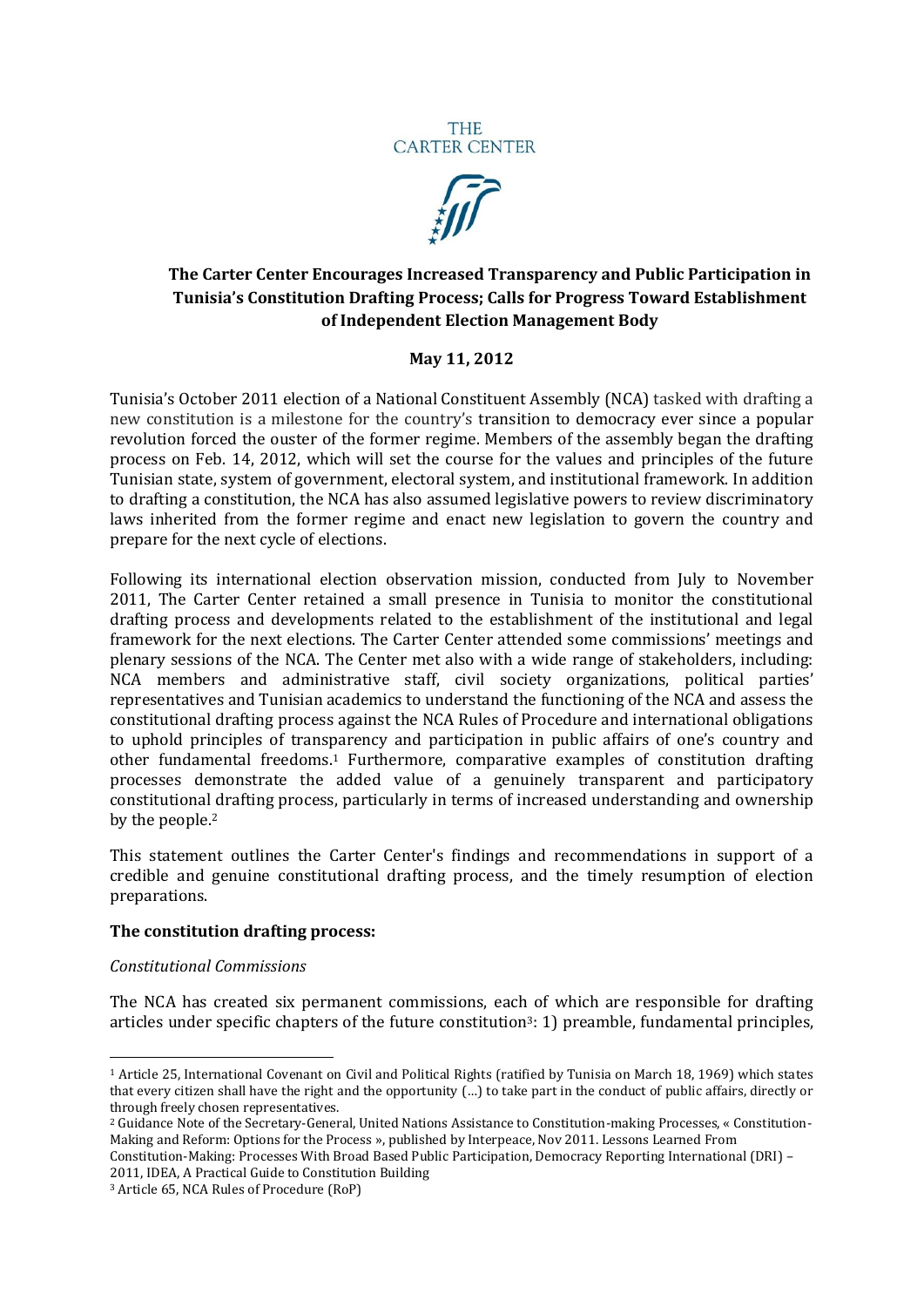constitutional review; 2) rights and freedoms; 3) legislative and executive powers and the relationships between the powers; 4) judicial, administrative, financial and constitutional justice; 5) constitutional bodies; and 6) regional and local public authorities.

These commissions are each composed of 22 members, proportionally allocated according to their political representation in the NCA. Members are allowed to be part of several commissions providing that they are not of the same category.<sup>4</sup> One of the six commissions is presided over by a woman. Three female members were elected as deputies and six as rapporteurs. The presence of commission members during meetings is obligatory: any member who is absent from more than three consecutive sessions without authorization can be disqualified.<sup>5</sup> The president of each commission is tasked with facilitating the work of his or her commission to create consensus among the various parliamentary blocks.<sup>6</sup> A commission may entrust specific issues to one of its members to conduct in-depth research or establish a working group and prepare a report.<sup>7</sup> Commissions can also consult experts on a given issue, such as representatives of the government, institutions, civil society or academics.<sup>8</sup> Decisions are taken by a majority of those present.<sup>9</sup> In total, almost two-thirds of the NCA members are actively involved in the constitutional drafting process. While all members will eventually discuss and vote on the final text, other members are entrusted with drafting new and reviewing existing laws.

Aside from permanent commissions, the NCA also established a Constitutional Drafting and Coordination Committee tasked with coordinating commission work, preparing a general report on the constitutional drafting project before its submission to the plenary assembly, and establishing a final version of the report.<sup>10</sup> The Constitutional Drafting and Coordination Committee is composed of NCA President Mustapha Ben Jaâfar from Ettakatol, NCA General Rapporteur Habib Khedher from Ennahdha, his two deputies and the presidents and rapporteurs of the permanent commissions. The Rules of Procedure do not outline in detail what the committee's prerogatives imply in practice, such as the methods and pace of work of different commissions. The Carter Center suggests that the NCA should consider providing this committee with clearer prerogatives to ensure more consistency in the methods of work.

#### *Adoption of the Constitution*

Once the commissions have agreed on the wording of articles for which they are responsible, the complete draft of the constitution together with a general report on the Constitution and the reports of the commissions will be transmitted to all the members of the NCA, the president, and the prime minister. According to the Rules of Procedure, this should be done two weeks before the draft constitution will be discussed by the plenary session of the Assembly, in view of its adoption.<sup>11</sup> The NCA will consider and adopt the draft constitution article by article through an absolute majority vote and then in its entirety by a two-thirds majority. Should members of the NCA disagree on the final text, and not reach a two-thirds majority, the constitution will be submitted to a popular referendum.<sup>12</sup> The law is silent as to the possible recourse if the draft is rejected by a popular referendum.

The time period between the finalization of the draft and its submission to NCA vote will prove crucial to disseminate and explain the text to the public at large, and increase its legitimacy before the vote.

**.** 

<sup>8</sup> Article 59, RoP

<sup>4</sup> Article 48, RoP

<sup>5</sup> Article 53, RoP

<sup>6</sup> Article 57, RoP

<sup>7</sup> Article 58, RoP

<sup>9</sup> Article 60, RoP

<sup>10</sup> Article 104, RoP

<sup>11</sup> Article 105, RoP

<sup>12</sup> Article 3 of the Constitutional Act n°2011-6 dated December 16, 2011 related to the provisional organization public authorities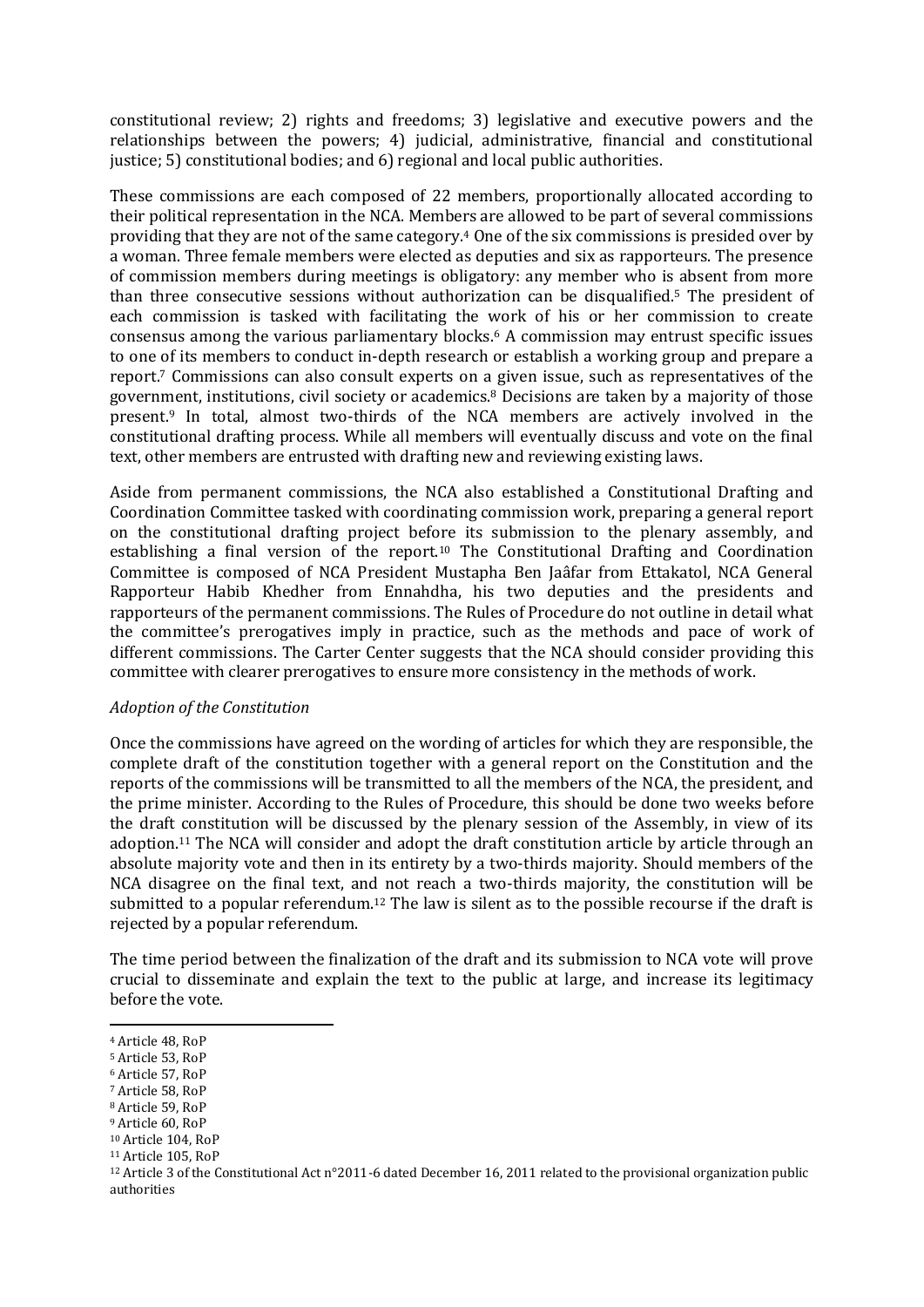The Carter Center is concerned that the two-week period foreseen by the Rules of Procedure may be insufficient to plan for such outreach efforts. The Center recommends therefore that adequate time be devoted between the finalization of the draft and the moment it is voted on to gather public opinions and views.

#### *Timeframe for the adoption of the constitution*

All political parties represented in the High Authority for the Achievement of Revolutionary Objectives, except for the Congress for the Republic (CPR), signed a declaration on Sept 15, 2011, limiting the timeframe of NCA activities to one year. The constitutional act on the provisory organization of public authorities, often referred to as the "small constitution" adopted on Dec 16, 2011, has no mention, however, of a specific time period, nor has the NCA established a timeline detailing its work plan. While acknowledging declarations by Troika leaders referring to spring 2013 as the end of the current transitional period, implying the adoption of the constitution and the holding of elections, the Carter Center considers that the establishment of a comprehensive work plan, with intermediary objectives, would allow for better planning and commitment to stated objectives. In addition, such a work plan, that should be public, would increase much needed visibility and understanding among the Tunisian people about the complexity of the process. The Carter Center urges the NCA to establish a clear work plan for the commissions to plan their work accordingly and meet stated objectives.<sup>13</sup>

### **Transparency and accessibility of the process**

A transparent constitutional drafting process is one where the public is aware of what is occurring at each stage of the process and can access information easily. Such a process increases the accountability of the constitutional drafting body to the public and the public's confidence that their voices have been heard.<sup>14</sup>

#### *Access to the debates of the NCA*

The NCA Rules of Procedure suggest that NCA members acknowledge transparency as an important principle, as Article 54 states that commission meetings are public. Meetings behind closed doors are the exception to the principle and can only be held following the request of the majority of commission members. While access to media representatives has been granted without restriction so far, Article 54 has been interpreted inconsistently and mostly restrictively when it comes to civil society organizations, thus hindering their effective access to the debates. This issue has created controversy among members of the NCA. Some of them deem that the spirit and the letter of Article 54 should be respected; others suggest that each commission should be entitled to decide who may attend its sessions and when. Others, still, refer to a debate held during a plenary session of the NCA on Feb 28, where the general rapporteur explained that during the preparatory work for the adoption of the Rules of Procedure, some deputies advocated for the right of civil society organizations to observe the commissions' work, though the NCA decided against this.<sup>15</sup> Despite several inquiries, the Carter Center could not acquire any written record of this restrictive interpretation of Article 54.

<sup>1</sup> <sup>13</sup> For an overview of country cases and good practices, see: "Constitution-Making and Reform : Options for the Process", published by Interpeace, November 2011.

<sup>14</sup> The UN Human Rights Committee recommends that constitutional reform should be a "transparent process and on a wide participatory basis" (see Concluding observations to the 2005 state report on Bosnia and Herzegovina, CCPR/C/BIH/CO/1, paragraph 8.d.)

<sup>&</sup>lt;sup>15</sup> The debate can be viewed online a[t http://www.anc.tn/site/main/AR/docs/vid\\_debat.jsp?id=28022012s&t=s](http://www.anc.tn/site/main/AR/docs/vid_debat.jsp?id=28022012s&t=s) (starting at minute 101).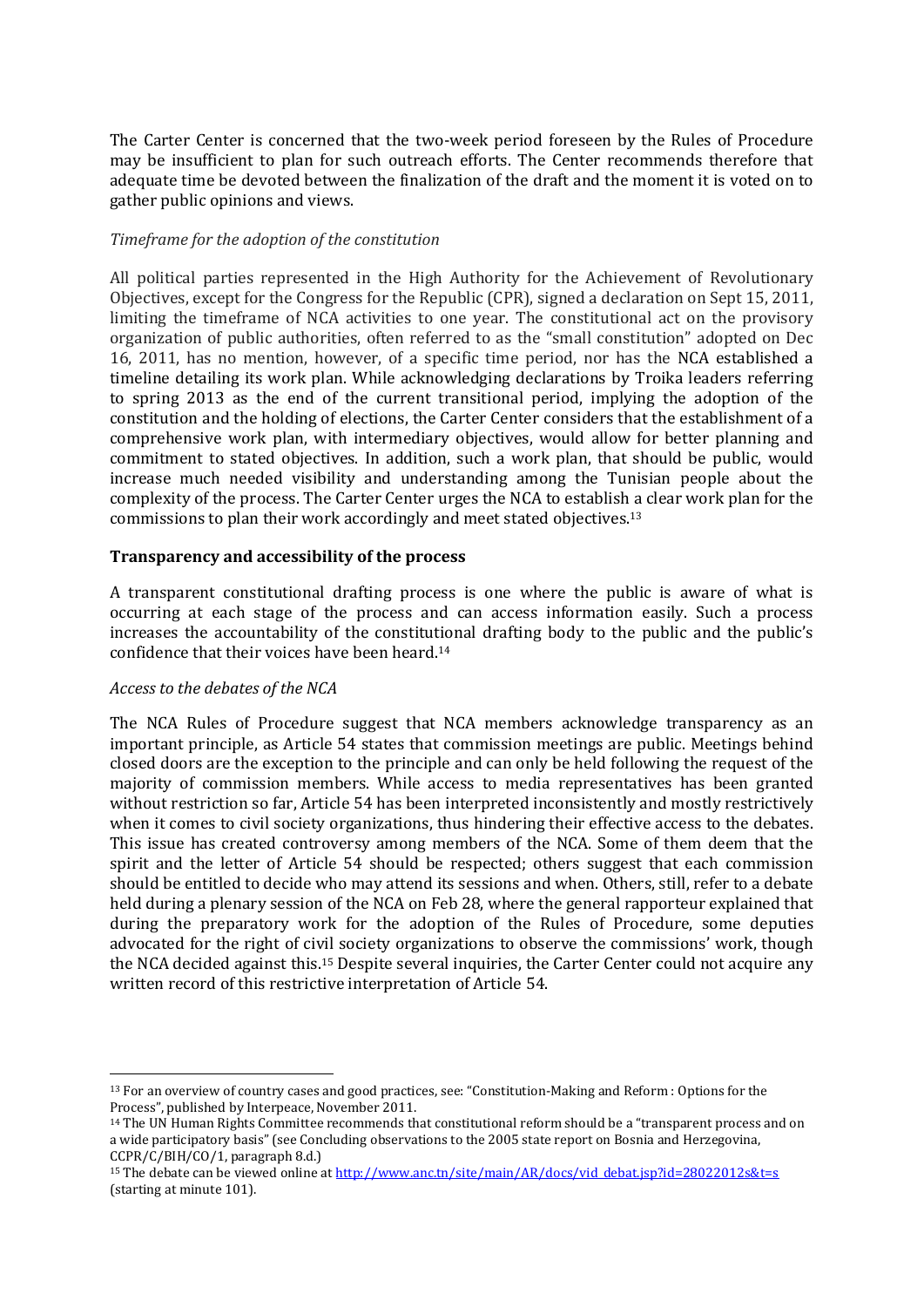NCA plenary sessions are also open to the public in accordance with the procedures established by the NCA Bureau16, which is composed of the NCA president and nine members.<sup>17</sup> The Carter Center notes that no such procedures have been issued and information regarding public access to plenary sessions varies according to the interlocutor and from one session to the next. The Center urges the NCA Bureau to establish and disseminate procedures that comply with the Rules of Procedure and allow for smooth and indiscriminate access to plenary sessions.

The Carter Center welcomes the NCA's positive initiative to allow media coverage of NCA work, thereby informing citizens on issues debated in commissions and plenary sessions.<sup>18</sup> The Center encourages media representatives to provide substantive coverage of this important process, and to help bridge the gap between elected officials and their constituents. However, the Center deems it equally important for civil society organizations to be able to directly follow NCA work, providing them with a better position with which to elaborate informed analysis and meaningfully contribute to the constitution drafting process, both through advocacy and awareness raising efforts.<sup>19</sup> Several civil society organizations officially requested to attend NCA plenary and commission sessions, but have yet to receive a response. This unresponsiveness has led some organizations to request a meeting with President Ben Jaâfar, which to date has not taken place. Advocating for increased transparency, the organization Al Bawsala issued a petition calling for civil society organizations to have access to the NCA and its commissions. To date, the petition has garnered some 40 signatures by NCA members.<sup>20</sup> The Carter Center recommends that the NCA abides by the spirit of the Rules of Procedure and ensures that plenary sessions of the NCA and commissions' debates are open, and establish a formal procedure to grant access and observer status to civil society organizations and interested citizens.

#### *Access to official documents*

The Rules of Procedure also require commissions to post reports prepared by commission rapporteurs or their deputies on the NCA website, after internal commission approval.<sup>21</sup> These reports are meant to describe activities or specific topics of discussion. Two special commissions, Administration Reform and Fight against Corruption and Martyrs Families and Injured of the Revolution, have published such reports thus far. The Carter Center encourages this good practice that ensures access to relevant information by interested parties.

The Rules of Procedure do not require verbatim records of meetings to be published. Such documents would be a valuable source of information for interested citizens, highlighting issues debated during the sessions. Some assembly members have taken the initiative to publish meetings notes and official verbatim records prepared by the rapporteurs on their personal Facebook pages or blogs. Despite this practice, many members are reluctant to officially publish the minutes of working sessions, to avoid leaving the public with the perception that the work of the NCA is slow. The Center notes that several local civil society organizations are advocating for increased access to information, calling on the NCA to publish systematically any official document and highlighting the need for more staff dedicated to public information.<sup>22</sup> The Carter Center emphasizes that the right of access to information is essential to guarantee transparency

**.** 

<sup>16</sup> Article 76, RoP

<sup>17</sup> Article 28, RoP

<sup>18</sup> Tunisia Live, live-streams from some commissions, and offers recordings of others through their Ustream channel. There is however a limited number of Ustream users in Tunisia and therefore this outreach effort does not reach many citizens [\(http://www.ustream.tv/channel/tunisia-live3\)](http://www.ustream.tv/channel/tunisia-live3).

<sup>19</sup> Guidance Note of the Secretary-General, United Nations Assistance to Constitution-making Processes, paragraph 4, [http://www.unrol.org/files/Guidance\\_Note\\_United\\_Nations\\_Assistance\\_to\\_Constitution-making\\_Processes\\_FINAL.pdf](http://www.unrol.org/files/Guidance_Note_United_Nations_Assistance_to_Constitution-making_Processes_FINAL.pdf) <sup>20</sup> https://www.change.org/fr/pétitions

<sup>21</sup> Article 62, RoP

<sup>22</sup> Bus Citoyen, Opengov TN, Mouwatinoun, Al Bawsala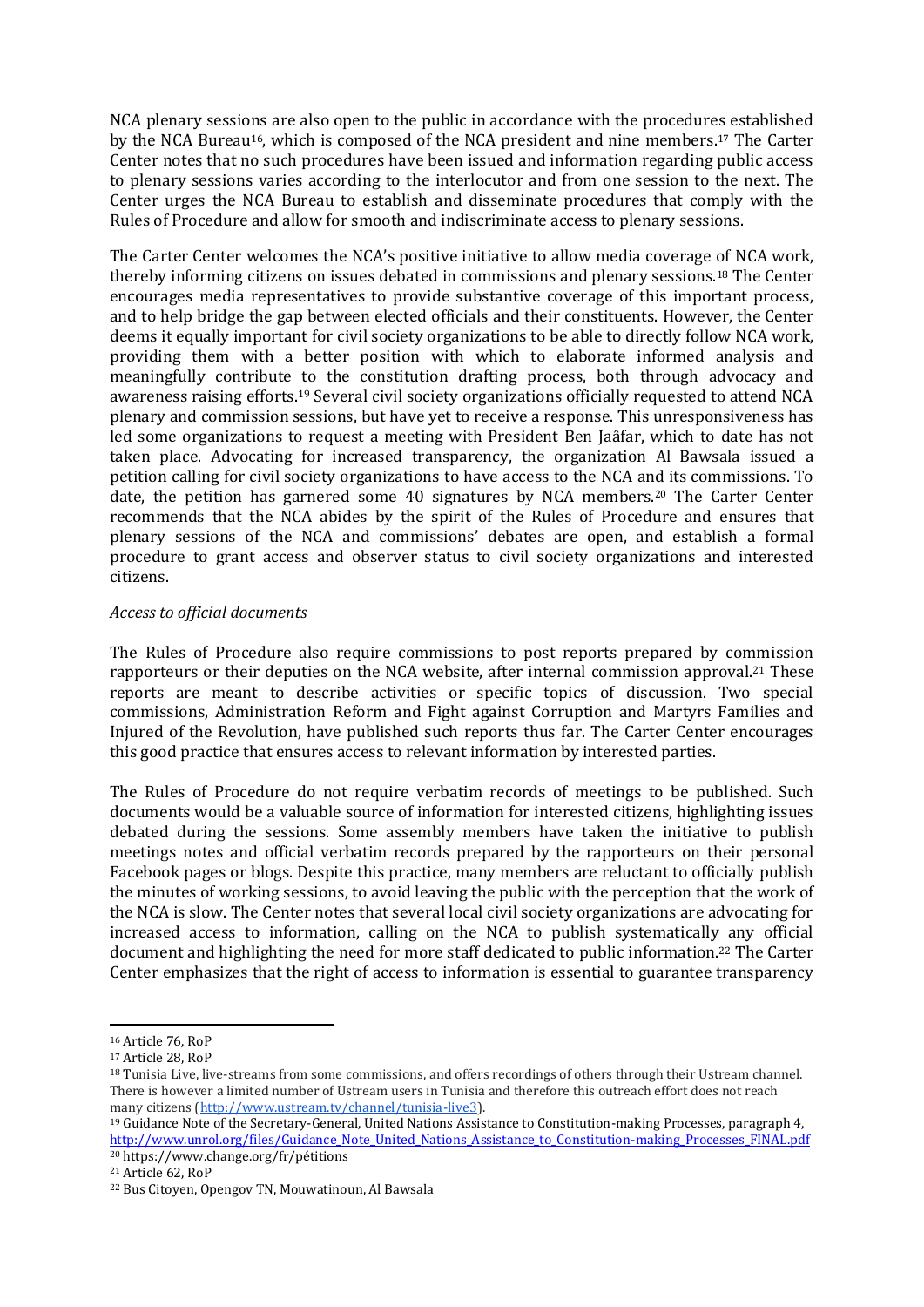and to permit the active participation of all stakeholders in the constitutional drafting process.<sup>23</sup> This right implies that the authorities should undertake all possible measures to guarantee simple, rapid, effective, and practical access to all information of general interest.<sup>24</sup>

### *Outreach efforts*

The Carter Center notes that thus far no outreach campaign on the work of the NCA has been put in place. Such campaigns, when well conceived, may raise public understanding of NCA members' work and the importance of the process. The Center therefore encourages the NCA to consider launching a comprehensive information campaign using all forms of media. The campaign should focus also on opportunities for the public to participate in the process.

Political parties could also play an important role in educating their supporters on the mandate of the NCA, their contributions to the constitutional drafting process, and their positions on issues under consideration that will shape the State's relationship with its citizens for the future. Some political parties, including Ennahdha, POCT, and PDP, have drafted a text outlining their respective party's positions on central constitutional issues. The Carter Center encourages political parties to conduct increased constituent outreach and inform the public about their work within the NCA, their party's position on important constitutional issues, and the constitutional drafting process overall.

# **Public participation and consultation**

A participatory constitutional drafting process is one in which citizens are informed about the process and choices at stake, and are given a genuine opportunity to directly express their views to decision makers involved in the drafting and debating of the constitution.<sup>25</sup> Lessons learned from countries undergoing constitutional drafting processes, both post-conflict and in democratic transitions, highlight the benefits of public consultations in terms of increased legitimacy, added relevance, and stronger acceptance of the new constitutional order.<sup>26</sup>

#### *Opportunities for citizen involvement*

Article 79 of the NCA Rules of Procedure foresee one week a month, in principle the fourth week of each month, for NCA members to reach out directly to citizens. The week from March 19 - 25, 2012, was the first opportunity for NCA members to get in touch with the population. The Carter Center observed that no information about planned meetings or activities was available with the administrative services of the NCA, its website, or other media outlets. NCA members who met with The Carter Center explained that activities during the week "in the regions", as it is often referred, are left to their own initiative and individual commitment. There is no administrative, financial, or logistical support provided by the NCA for outreach activities. Some members appear very committed to report back to their constituencies and were able to organize on their own, while others relied on their political party's structure to prepare meetings. According to their own account many have used methods such as door-to-door outreach or visiting popular

 $\overline{a}$ 

<sup>23</sup> ICCPR, Article 19 (2)

<sup>24</sup> Human Rights Committee, General Comment No. 34 "Article 19: Freedoms of opinion and expression", para.19 <sup>25</sup> The "Declaration on the Right and Responsibility of Individuals, Groups and Organs of Society to Promote and Protect Universally Recognized Human Rights and Fundamental Freedoms", adopted by the UN General Assembly on Dec 9, 1998, states in its article 8 that participation in the conduct of public affairs, includes, inter alia, the right, individually and in association with others, to submit to governmental bodies and agencies and organizations concerned with public affairs criticism and proposals for improving their functioning and to draw attention to any aspect of their work that may hinder or impede the promotion, protection and realization of human rights and fundamental freedoms. By analogy, this should also apply to constitutional drafting processes.

<sup>26</sup> Guidance Note of the Secretary-General, United Nations Assistance to Constitution-making Processes. Lessons Learned From Constitution-Making: Processes With Broad Based Public Participation, Democracy Reporting International (DRI) - 2011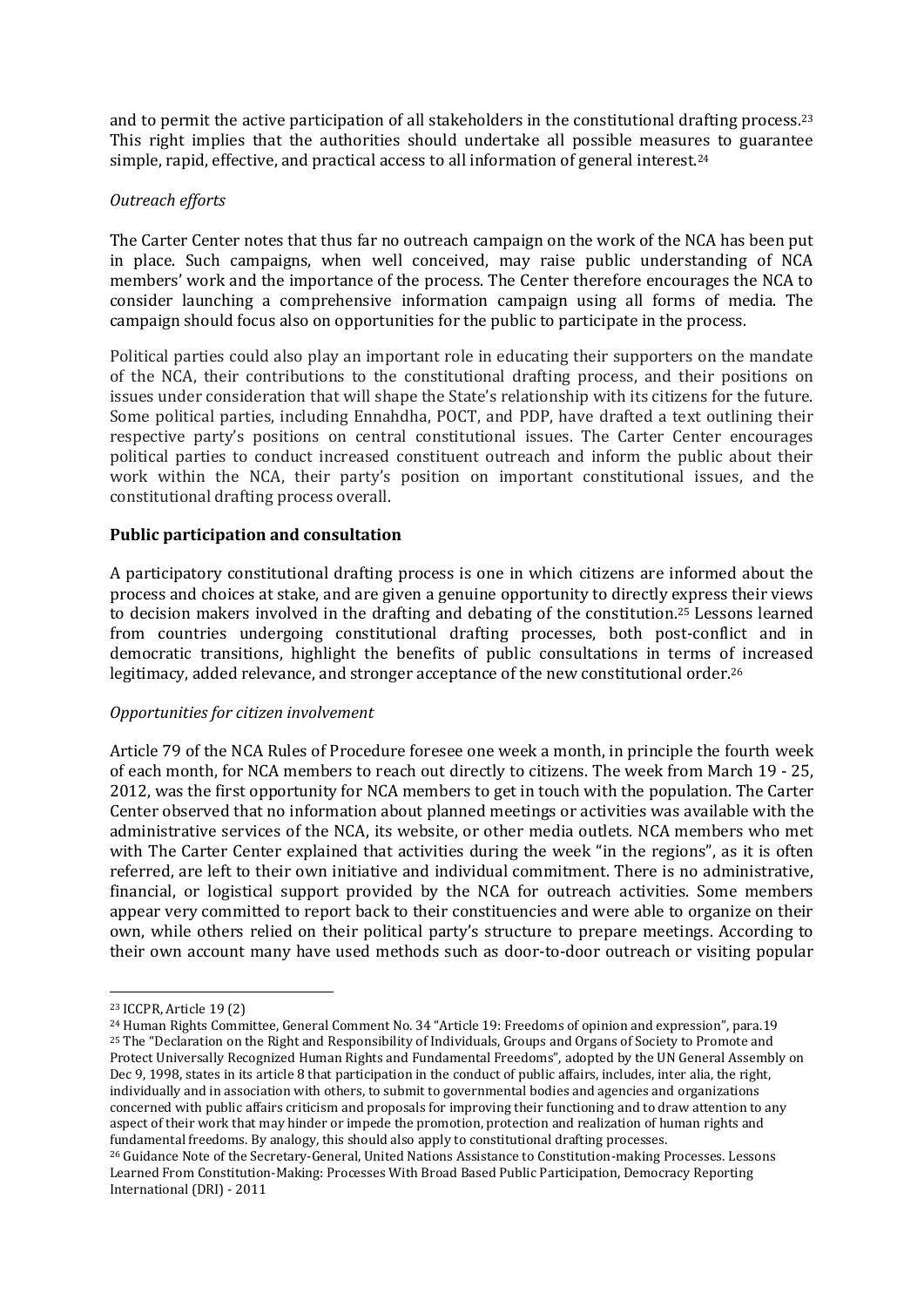market places. The Carter Center welcomes the efforts of NCA members to inform and consult their constituencies, but notes that no mechanisms have been created to formally report back to the NCA on citizen recommendations and comments.

The Carter Center encourages the NCA to provide support in planning and implementing activities during the week devoted to consultations in the constituencies. In an effort to receive citizen feedback on NCA work, the Center suggests the establishment of a formal procedure to receive, analyze, process and record such inputs. Synergies with local civil society organizations engaged in promoting such consultations could also be developed for increased impact. Some civil society organizations have already organized town hall meetings and information sessions, bringing together NCA members and citizens in different regions of the country.<sup>27</sup> The Carter Center supports such initiatives encouraging citizens to play an active role in this historical process. However, initiatives by civil society organizations should be seen as complementary to, and not a substitute for, NCA-driven citizen consultation, aimed at creating a sense of ownership and building consensus around the future constitution.

The week devoted to outreach was cancelled in April, as it coincided with NCA consideration of the government's program, draft State budget, and supplementary budget. The Carter Center acknowledges that the prerogatives of the NCA do not only involve constitution drafting. For this reason, engaging and consulting with citizens should be considered an important aspect of the work of the constituent body given the current economic situation facing the country and the fact that many Tunisians are showing growing dissatisfaction and impatience towards decisionmakers. By reaching out to their constituents, NCA members can build public awareness on other areas of NCA progressive achievements and reinforce their legitimacy.

### *Experts' hearings*

 $\overline{a}$ 

Article 59 of the Rules of Procedure entitles the commissions to consult experts on a given issue, such as government and institution representatives, academics and civil society organizations. The commissions have conducted several hearings with Tunisian and international experts and some NCA members have undertaken study trips to the European Court of Human Rights and the German Constitutional Court in Karlsruhe. The Carter Center suggests that the NCA take advantage of this procedure to also hear foreign expertise from countries that have experienced similar constitution drafting processes, such as South Africa,<sup>28</sup> Bolivia, or Uganda<sup>29</sup> and benefit from their experiences on designing mechanisms to ensure public participation and increased ownership of constitution drafting processes. The NCA could also build on recent Tunisian initiatives in nationwide and diverse consultation mechanisms, including those utilizing the Internet, conducted by several ministries.<sup>30</sup> Such consultations, to be effective, should be coupled with a widespread and well-designed information campaign.

#### **Preparing for the next election cycle**

<sup>27</sup> Several organizations, including, amongst others, ATIDE, Jeunesse Sans Frontières, with the support of international partners, organized such meetings various regions, in Ben Arous, Beja, El Kef, Kairouan, Sfax and Tunis.

<sup>&</sup>lt;sup>28</sup> The South African constitutional process was coupled with a very high level of public education on the issues and public input (via email, meetings, surveys, and contributions on the internet). Public participation included several components: publication and media broadcasts of all the constitutional debates, consultation by each of the parties at the village level, radio broadcasts educating the public on the constitutional process, and 2 million submissions from the general population. UNDP, Constitution-Making and Peace Building: Lessons Learned From the Constitution-Making Processes of Post-Conflict Countries; Lessons Learned From Constitution-Making: Processes With Broad Based Public Participation, DRI - 2011

<sup>&</sup>lt;sup>29</sup> In Bolivia, the Constituent assembly organized public participation and then formed committees to collect the public input. In Uganda, an independent commission educated the public and collated views. IDEA, A Practical Guide to Constitution Building, p.17

<sup>30</sup> Ministry for Regional Development, Ministry for Human Rights and Transitional Justice, Ministry in charge of administrative reform (http://www.consultations-publiques.tn)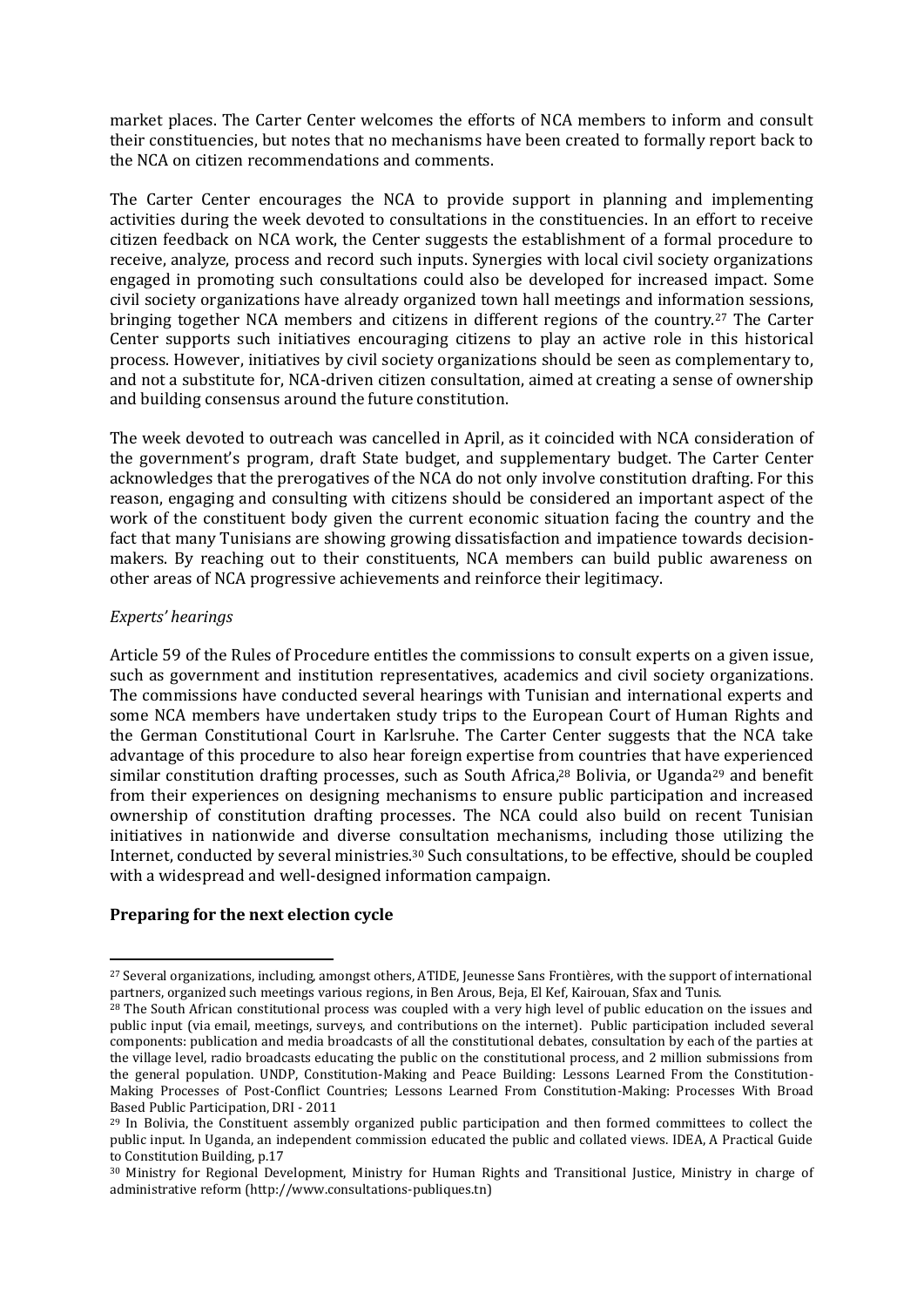The 2011 Constituent Assembly elections have been largely acknowledged by national stakeholders and the international community as a meaningful step in the democratization process of Tunisia. Tunisian stakeholders concur that the country shall take stock from these first democratic elections, by building upon positive achievements and drawing lessons from weaknesses to improve the next electoral process.

The final report on the electoral process issued on Feb. 21 by the High Independent Authority for the Elections provides key direct insights to inform discussions and decisions about the future institutional and legal framework for the elections. In the same spirit, national and international observers groups came together on Feb. 23 at the initiative of The Carter Center, to identify joint priority recommendations for consideration by decision-makers. At other workshops organized by international partners, NCA members, government officials and representatives of the judiciary gathered to reflect and provide comparative experiences on issues such as existing models of election management body and the legal framework for future elections.<sup>31</sup>

The Carter Center welcomes the government proposal for the next elections to be held on March 20, 2013. While Prime Minister Jebali declared on April 26 that a draft law on the future election management body would be transmitted to the NCA within days, The Carter Center notes that this announcement hasn't taken effect by the time of writing. A draft law by the government has been leaked but has not been officially submitted to the NCA. The Carter Center encourages the NCA to ensure that inputs from relevant national and international stakeholders are taken into consideration.

The Center also stresses the government and the NCA, in their respective roles, should lay the groundwork without undue delay for the effective preparation of the next elections. In light of the lessons learned from the 2011 elections, The Carter Center underscores the need to ensure sufficient time for election preparation, starting with voter registration, an update of the voter list and implementation of a robust voter education campaign.

# **Conclusion and recommendations**

The Carter Center has conducted several meetings with relevant stakeholders to understand the work of the NCA and assess strengths and weaknesses of the constitutional drafting process thus far. The Center appreciates the commitment demonstrated by all interlocutors in sharing information and discussing potential areas for improvement. In a view to further entrench the objectives of the revolution towards the establishment of a transparent and participatory governance system, The Carter Center encourages the NCA and the government to consider the following recommendations:

- Establish a detailed work plan for the NCA, including intermediary objectives, to ensure better planning and structured work as well as to provide the public with greater visibility on the way forward and progresses achieved.
- Ensure that plenary sessions of the NCA and commission debates are open, and establish a formal procedure to grant access and observer status to civil society organizations and interested citizens.
- Publish and disseminate in a timely manner all NCA official documents minutes, reports, decisions, and submissions – including by posting them on its website.

 $\overline{a}$ <sup>31</sup> "Building Key Principles into the Design of the Future Electoral Management Body: Tunisian and International Perspectives", workshop organised by the United Nations Development Programme (UNDP), the European Union (EU), and the International Foundation for Electoral Systems (IFES), Feb. 27, 2012. "What future legal framework for Tunisian elections? National and international perspectives", workshop organized by IFES in partnership with the EU, the UNDP, The Carter Center and Democracy Reporting International, March 12-13, 2012.